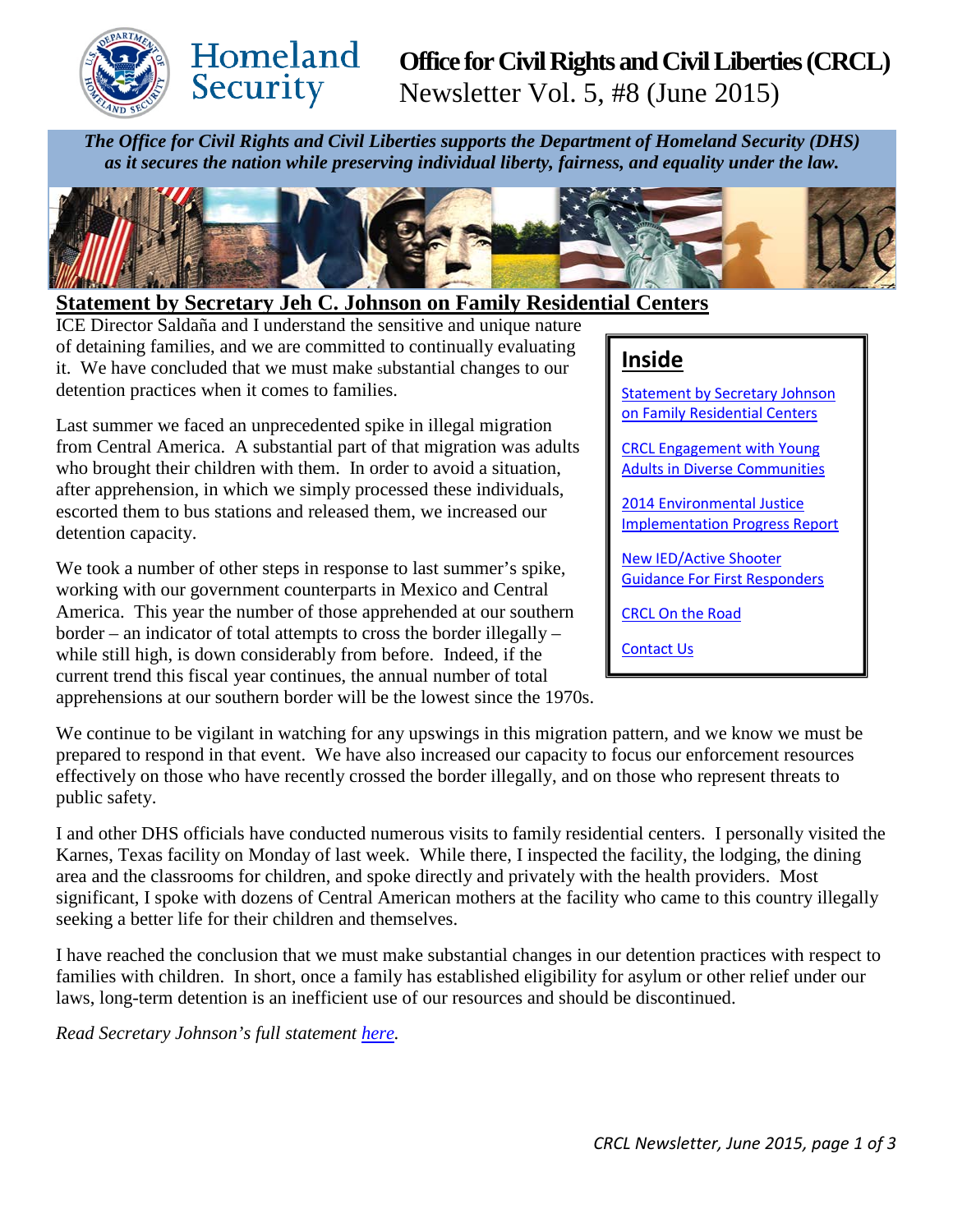## <span id="page-1-0"></span>**CRCL Engagement with Young Adults in Diverse Communities**

Young adults  $(18 - 29)$  years of age) are a group that DHS frequently interacts with in fulfilling its many missions. Several DHS policies and programs have a disproportionately greater impact on this segment of the population as compared with the general public. As well, young adults are often more likely to be targeted for recruitment by extremist organizations.

In light of this, CRCL has expanded its outreach efforts to include regular engagement with college students and young adults. In recent years, these engagement events have taken place in major cities across the country – from Boston to Minneapolis to Los Angeles, including regular youth summits with certain diverse communities. Through these efforts, CRCL aims to deepen channels of communication



Secretary Johnson speaks to young adults in Pennsylvania.

while promoting greater integration, trust, and resilience among youth. In addition, CRCL has also shared CVE best practices with international partner countries (such as Belgium) that have significant young adult populations.

This past month Secretary Johnson met with 40 student leaders from the Muslim Students Association, where he discussed the Department's continued efforts to expand partnerships with community organizations and state and local officials to safeguard local communities, especially at schools and on college campuses. The Secretary also participated in a roundtable discussion with young adults at the Syrian American Cultural Club in Houston, where he underscored the importance of community engagement to effectively counter violent extremism.

## <span id="page-1-1"></span>**2014 Environmental Justice Implementation Progress Report**

DHS released its [Environmental Justice Strategy](https://www.dhs.gov/dhs-environmental-justice-strategy) in February 2012, which outlines its commitment to making environmental justice part of the homeland security mission, as required by Executive Order 12898, *Federal Actions to Address Environmental Justice in Minority Populations and Low-Income Populations* (1994). The Department annually reports on its environmental justice efforts, particularly in the areas of: preventing terrorism and enhancing security, securing and managing our borders, and strengthening national preparedness and resilience.

The recently released [DHS Environmental Justice Implementation Progress Report for Fiscal Year 2014](https://www.dhs.gov/sites/default/files/publications/Annual%20Implementation%20Progress%20Report%20for%20Fiscal%20Year%202014_0.pdf) highlights the agency's activities and accomplishments in meeting the Environmental Justice Strategy. DHS is also a member of the [Federal Interagency Working Group on Environmental Justice](http://www.epa.gov/environmentaljustice/interagency/index.html) which was established to guide, support, and enhance federal environmental justice and community-based activities. CRCL co-leads the Department's participation in the interagency working group, and also co-chairs the internal DHS Environmental Justice Working Group.

## <span id="page-1-2"></span>**New IED/Active Shooter Guidance for First Responders**

DHS, in coordination with the Departments of Defense, Health and Human Services, Justice, and Transportation, has released "First Responder Guidance for Improving Survivability in Improvised Explosive [Device and/or Active Shooter Incidents.](http://www.dhs.gov/publication/iedactive-shooter-guidance-first-responders)" The DHS Office of Health Affairs led this effort at the request of the National Security Council's working group on improvised explosive device (IED) situations and in response to first responders who have encountered mass casualties from IEDs and/or active shooter incidents.